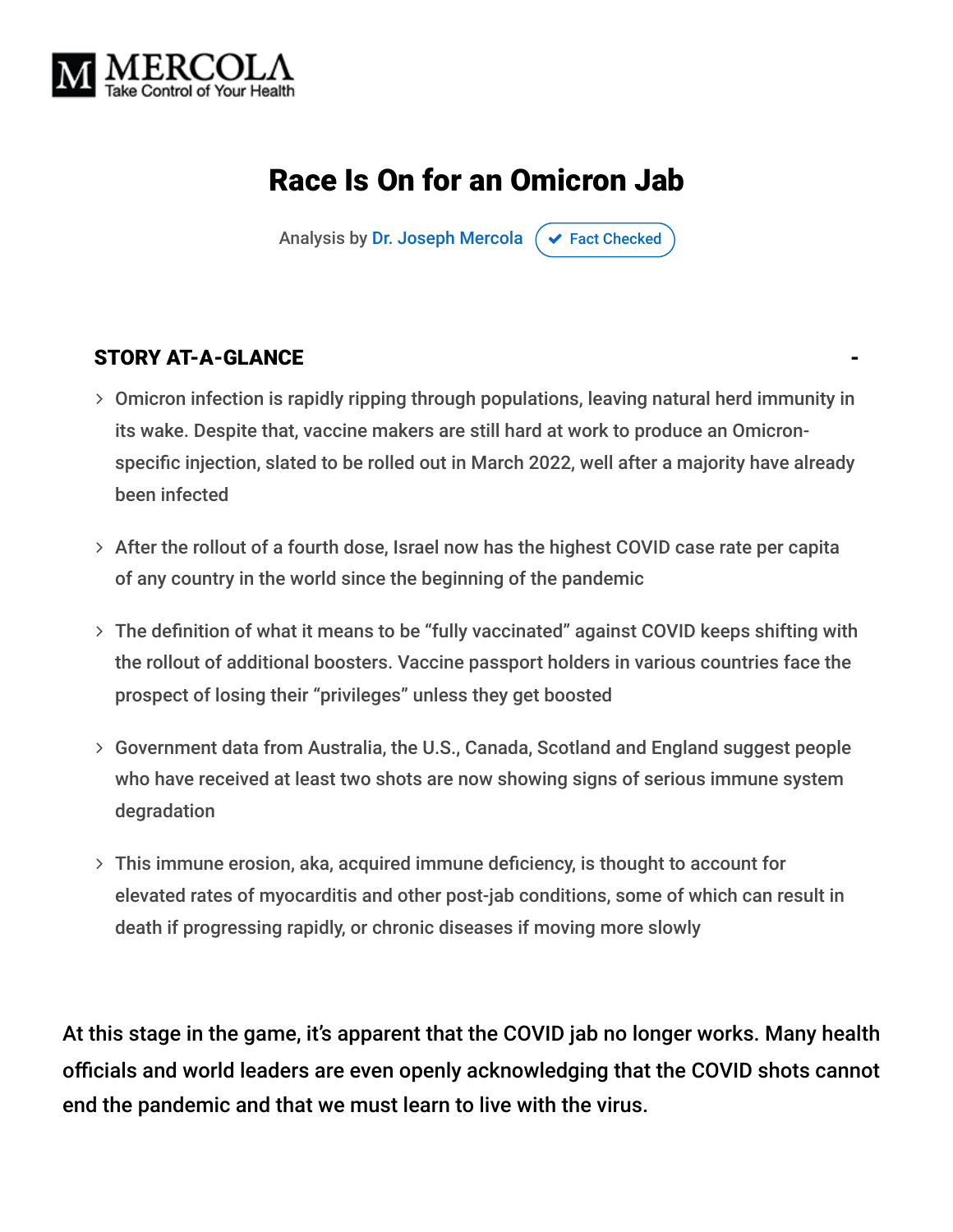A major driver for this U-turn in the pandemic narrative is the emergence of the Omicron variant which, by mid-January 2022, accounted for 99.5% of all COVID cases in the U.S. 1

The infection, which is far milder than previous ones, is ripping through populations, leaving natural herd immunity in its wake. Despite that, vaccine makers are still hard at work to produce an Omicron-specific injection.<sup>2</sup> Pfizer has promised to have one ready by March 2022. 3

The question is why, seeing how by the time the shot is released, just about everybody will have been exposed. If natural herd immunity is already maxed out, what good could a "vaccine" possibly do?

## 'Everyone' Will Have Natural Immunity

As Dr. William Moss, executive director of the International Vaccine Access Center at the Johns Hopkins Bloomberg School of Public Health told CNBC,<sup>4</sup> "An omicron-targeted vaccine was needed in December [2021]. It still could be valuable but I do think in many ways, it's too late."

Dr. Shaun Truelove, an infectious disease epidemiologist at Johns Hopkins Bloomberg School of Public Health and a member of a team of researchers who make COVID projections, agreed, saying, "Given how quickly this [variant] is happening, [the targeted vaccine] may not matter because everybody's going to be infected."5 Pfizer CEO Albert Bourla even admits he doesn't know "whether or not the new vaccine is needed or how it could be used," CNBC reports.

January 25, 2022, Pfizer and Moderna announced they've started enrolling adults, 18 to 55, for trials on an Omicron-specific jab in the U.S. and South Africa.<sup>6</sup> Pfizer will evaluate safety, tolerability and immune response in 1,420 volunteers, $\bar{\ }$  some of whom will have received two doses while others will have received three already. A third cohort will be unvaccinated (although one wonders where they'll get those from).

Moderna has also joined the pointless race to produce an Omicron booster,<sup>8</sup> although it's doubtful they'll be able to produce one any faster than Pfizer.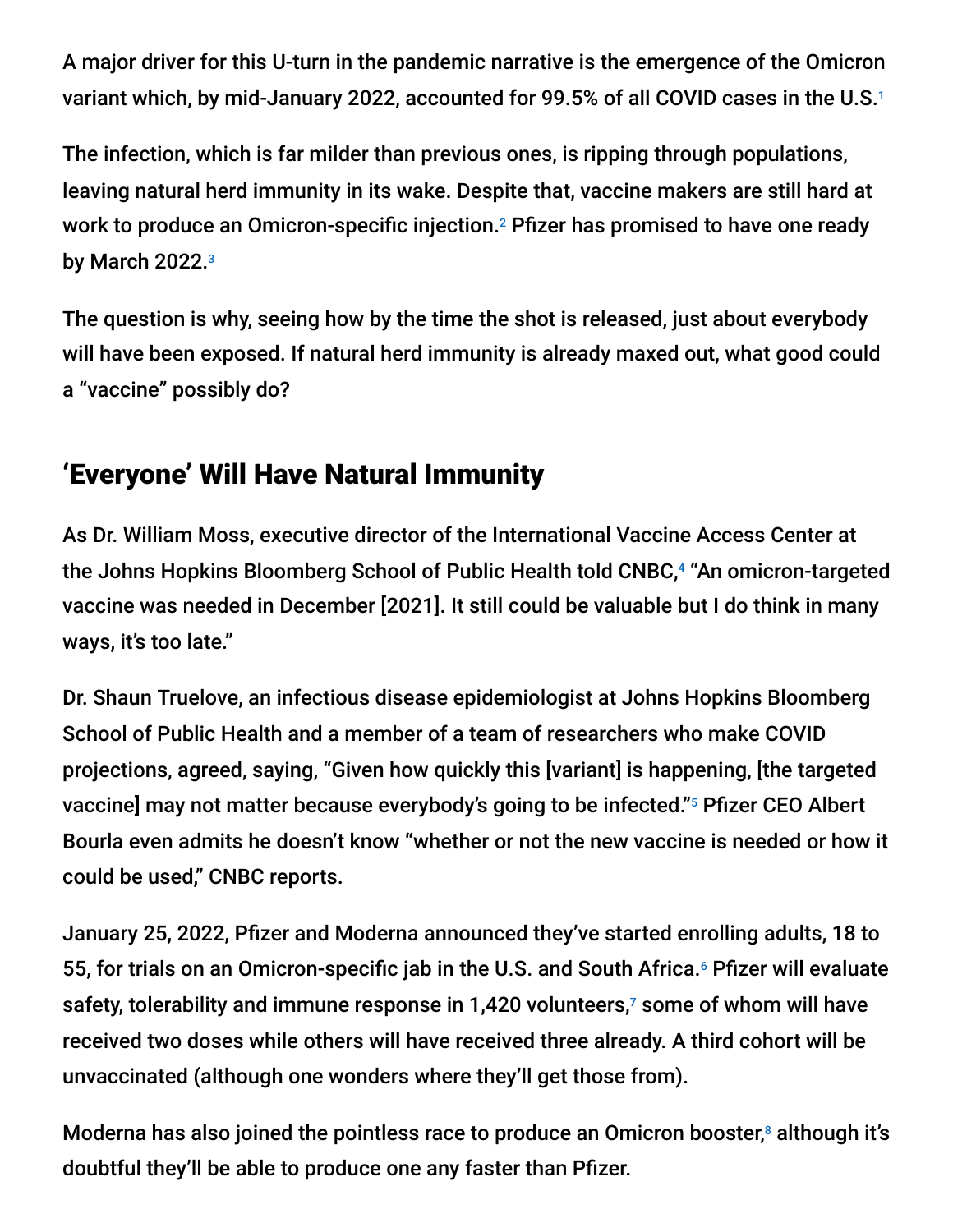Moderna CEO Stéphane Bancel told CNBC that a fourth COVID jab also may be on the horizon, "as the efficacy of boosters will likely decline over time."<sup>9</sup> It's unclear what strain that fourth shot would target.

### Israel Proves Failure of COVID Boosters

For a preview of what's in store after third and fourth booster shots, all we have to do is look at Israel, where more than 250,000 fourth doses had already been given by early January 2022. According to CNBC:<sup>10</sup>

*"Early data from Israel shows that a fourth dose does increase antibody levels, says Dr. David Hirschwerk, infectious disease specialist and medical director at Northwell Health's North Shore University Hospital."*

What CNBC neglects to note is that, after the rollout of a fourth dose, Israel now has the highest COVID case rate per capita of any country in the world since the beginning of the pandemic.

Looking at a Reuters graph<sup>11</sup> of Israel's seven-day average case rate, something absolutely abnormal appears to have happened in mid-January 2022, as the line shoots straight upward, hitting an all-time high of 75,603 new infections per day on January 24, 2022.

This, despite 74% of the population having received at least one dose, 67% having received two doses, and 56% having received at least one booster, as of January 25, 2022. 12

## What Does It Mean To Be 'Fully Vaxxed'?

While the pandemic narrative has recently shifted, and rather dramatically, with some leaders openly speaking out against boosters without getting canceled or censored, it seems clear that we're not out of the woods yet when it comes to COVID shots.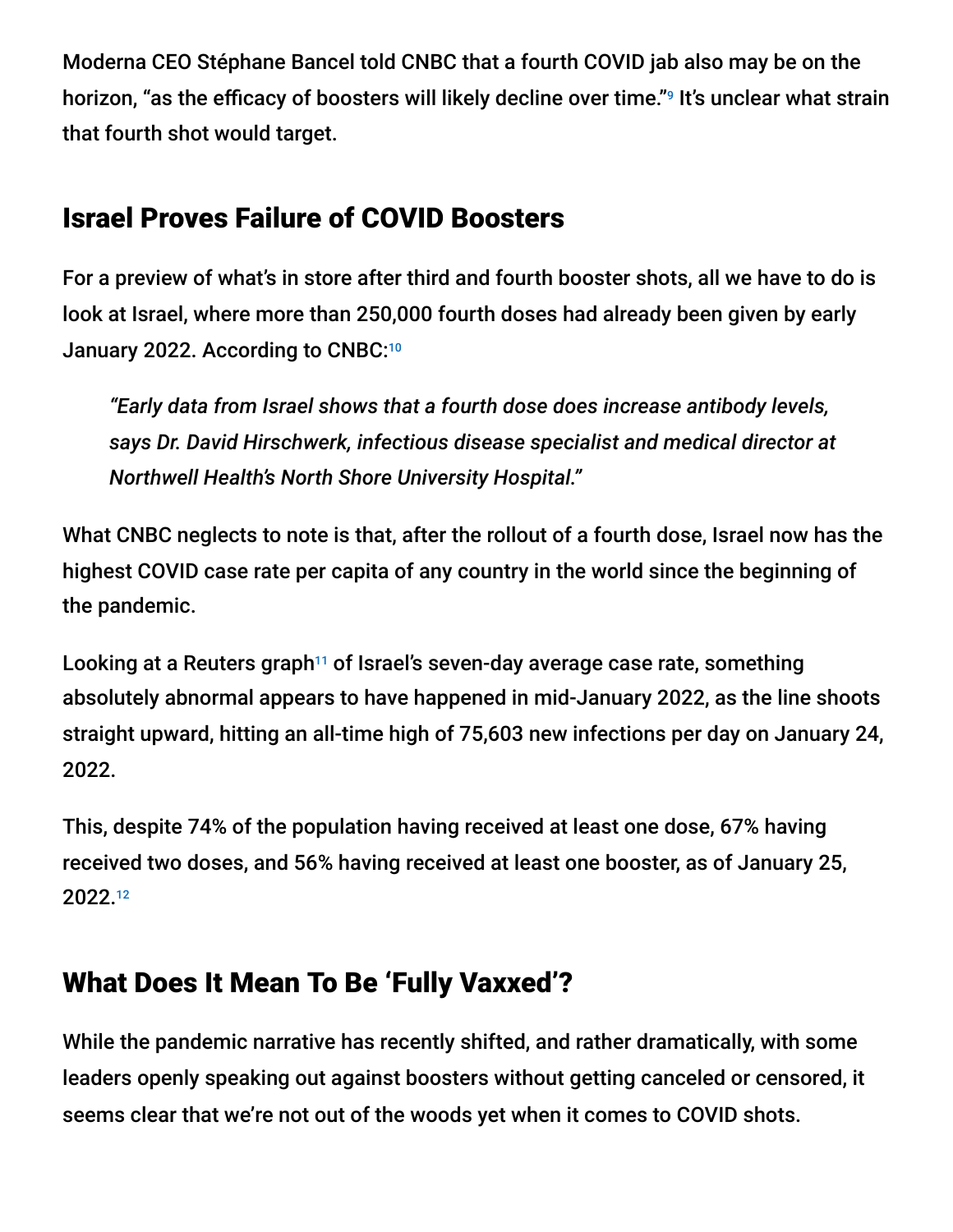Vaccine makers clearly aim to make the COVID shot, at bare minimum, an annual injection.<sup>13</sup> In the meantime, the definition of what it means to be "fully vaccinated" against COVID keeps shifting. At the beginning of 2021, many people undoubtedly got their primary series (two shots of Pfizer or Moderna, or a single jab in the case of AstraZeneca and Janssen) thinking life would be easier that way.

Being "fully vaccinated," they wouldn't be inconvenienced by vaccine passport restrictions and mandates. Well, that fantasy only lasted a few months. Now, those who got the first required series find themselves in the unwelcome position of being among the "unvaccinated" again unless they submit to a third jab.

As explained by U.S. Centers for Disease Control and Prevention director Dr. Rochelle Walensky during a recent press briefing: 14

*"What we're really working to do is pivot the language to make sure everyone is up to date with their COVID-19 vaccines as they personally could be, should be, based on when they got their last vaccine. If you've recently gotten your second dose but you're not eligible for a booster, you're up-to-date. If you're eligible for a booster and you haven't gotten it, you're not up-to-date and you need to get your booster."*

It's only a matter of time before those with three jabs will be "unvaccinated" unless they submit to a fourth, and so on, ad nauseum. An as-yet unanswered question is how many mRNA injections can a person survive?

Considering the injection causes your body to produce toxic spike protein in uncontrolled amounts, it seems reasonable to assume there's a tolerance limit, although that limit may vary from person to person. There's really no telling how many people are one shot away from a crippling side effect or sudden death.

### Each Shot Degrades Your Immune System

As reported by The Exposé,<sup>15</sup> January 22, 2022, government data from around the world suggest people who have received at least two shots are now showing signs of serious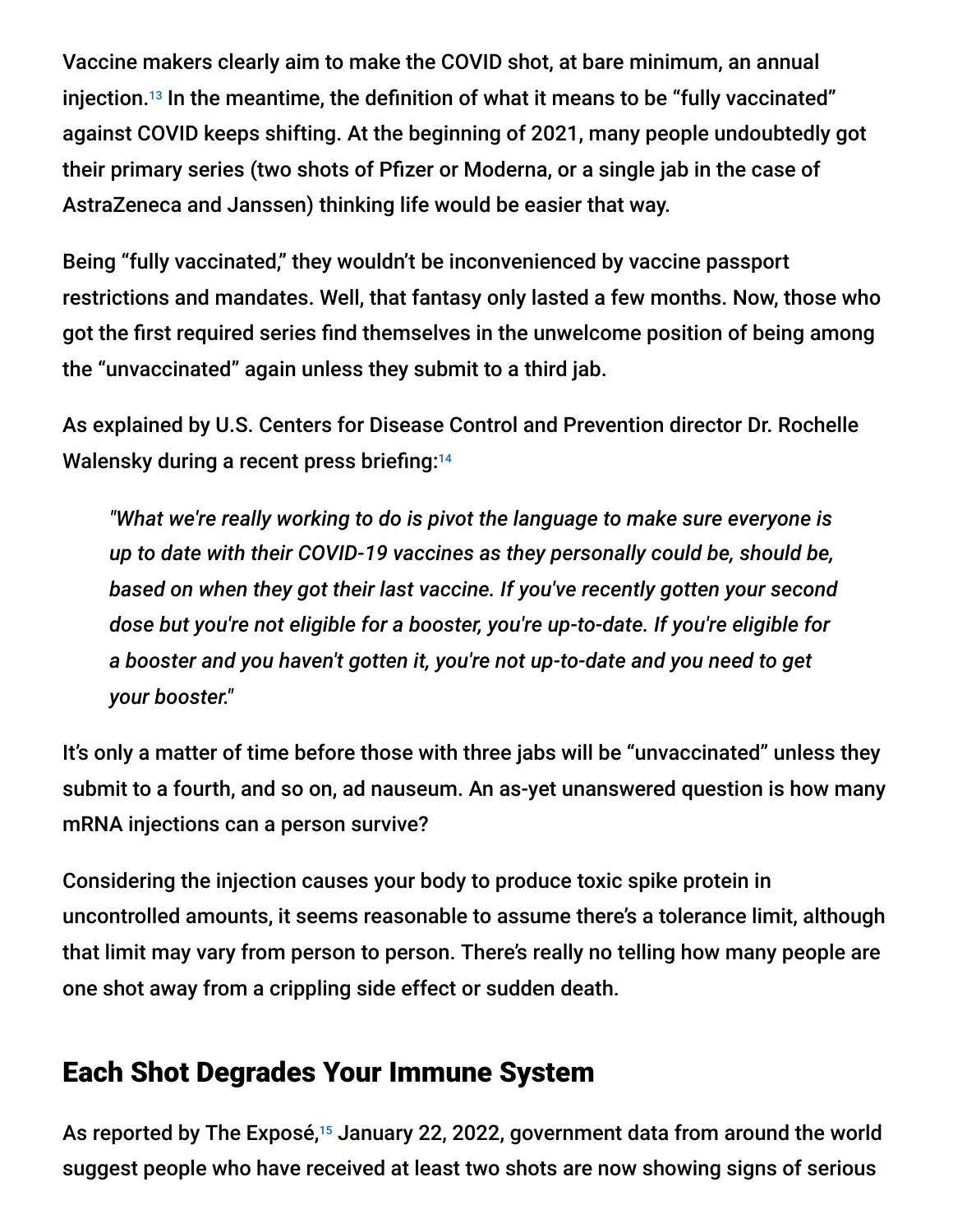immune system degradation.

According to that report, data from Australia, the U.S., Canada, Scotland and England clearly show "that their vaccinated populations immune system capability has been decimated when compared to the not-vaccinated population." For starters, Omicron cases are rising far more rapidly and readily among the fully jabbed and boosted than among the unvaxxed.

# **<sup>66</sup>** So, the vaccine passports holders are 2.2x more<br>likely to spread COVID than the unvayyed who are **likely to spread COVID than the unvaxxed who are denied vaccine passports and locked up in detention centers. ~ The Exposé"**

In Australia, the fully jabbed are 2.2 times more likely to catch COVID than the unvaccinated. "So, the vaccine passports holders are 2.2x more likely to spread COVID than the unvaxxed who are denied vaccine passports and locked up in detention centers," The Exposé dryly notes.

Several studies have also shown the effectiveness of the jab wanes incredibly rapidly. And, disturbingly, it doesn't peter out at zero. Immunity goes negative, meaning the fully vaxxed and boosted rapidly become MORE prone to COVID infection than they ever were before.

## Negative Effectiveness Rates Found in Many Countries

In the U.S., a study<sup>16</sup> on 780,225 U.S. veterans found the effectiveness of the jab dropped precipitously over six months:

- Janssen dropped from 86.4% effectiveness at the outset to 13.1% in the sixth month
- Moderna dropped from 89.2% to 58%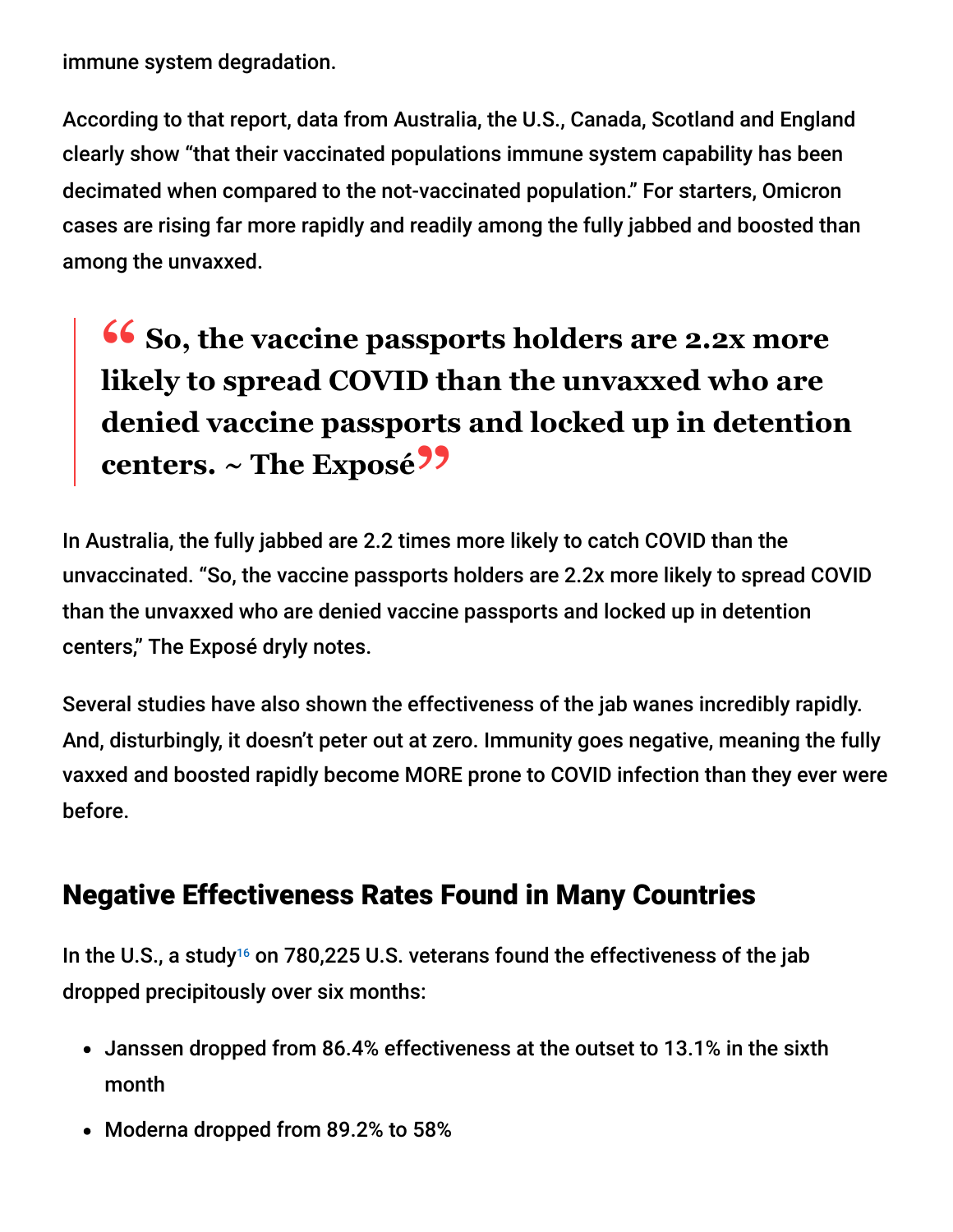Pfizer dropped from 86.9% to 43.3%

A Canadian study<sup>17</sup> found vaccine effectiveness started declining sharply within as little as the second week after the second jab. By the sixth month after the second jab, the blood of 70% of nursing home residents had "very poor ability to neutralize the coronavirus infection in laboratory experiments."

In the U.K., government data "show a clear linear fall-off in vaccine efficiency at an average rate of 4.8% per week for the over 18s," The Exposé reports, $18$  and by the time you get past Week 9 after jab No. 2, effectiveness starts going negative.

"Doubly vaxxed (unboosted) people in the U.K. have now (as of January 2022) run right out of immune system efficiency against both Delta and Omicron when compared to unvaccinated people," The Exposé writes. The question is whether or not there might be a point at which the immune system stops deteriorating. As of now, we don't know.

Using data from five UK HSA COVID-19 Vaccine Surveillance Reports, The Exposé created the following graph, illustrating "the overall immune system performance among all age groups in England over the past five months."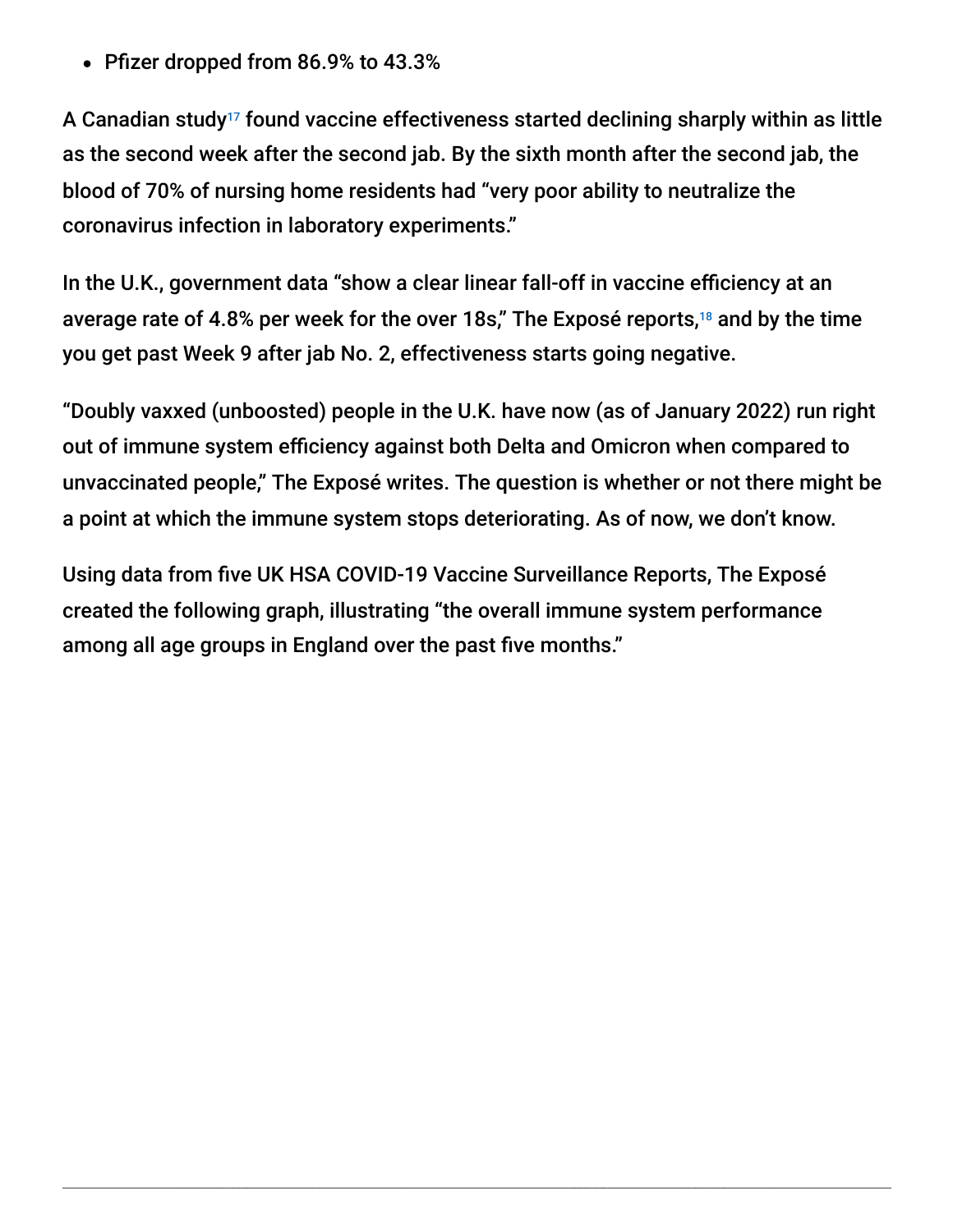

#### The Exposé explains: 19

*"What we can see from the above is that the immune system performance for adults aged between 18 and 59 has deteriorated to the worst levels yet since they were given the COVID-19 vaccine.*

*Whilst the immune system performance of everyone over the age of 60 has deteriorated dramatically following receipt of the booster shot, but not yet to the level seen between week 37 and week 40. The over 70's have however seen the most dramatic fall in immune system performance between month 4 and month 5 alongside 18-29-year-olds.*

*The 55% boost to the immune systems of the over 80's given by the boosters between month 3 and month 4 has all but deteriorated between month 4 and*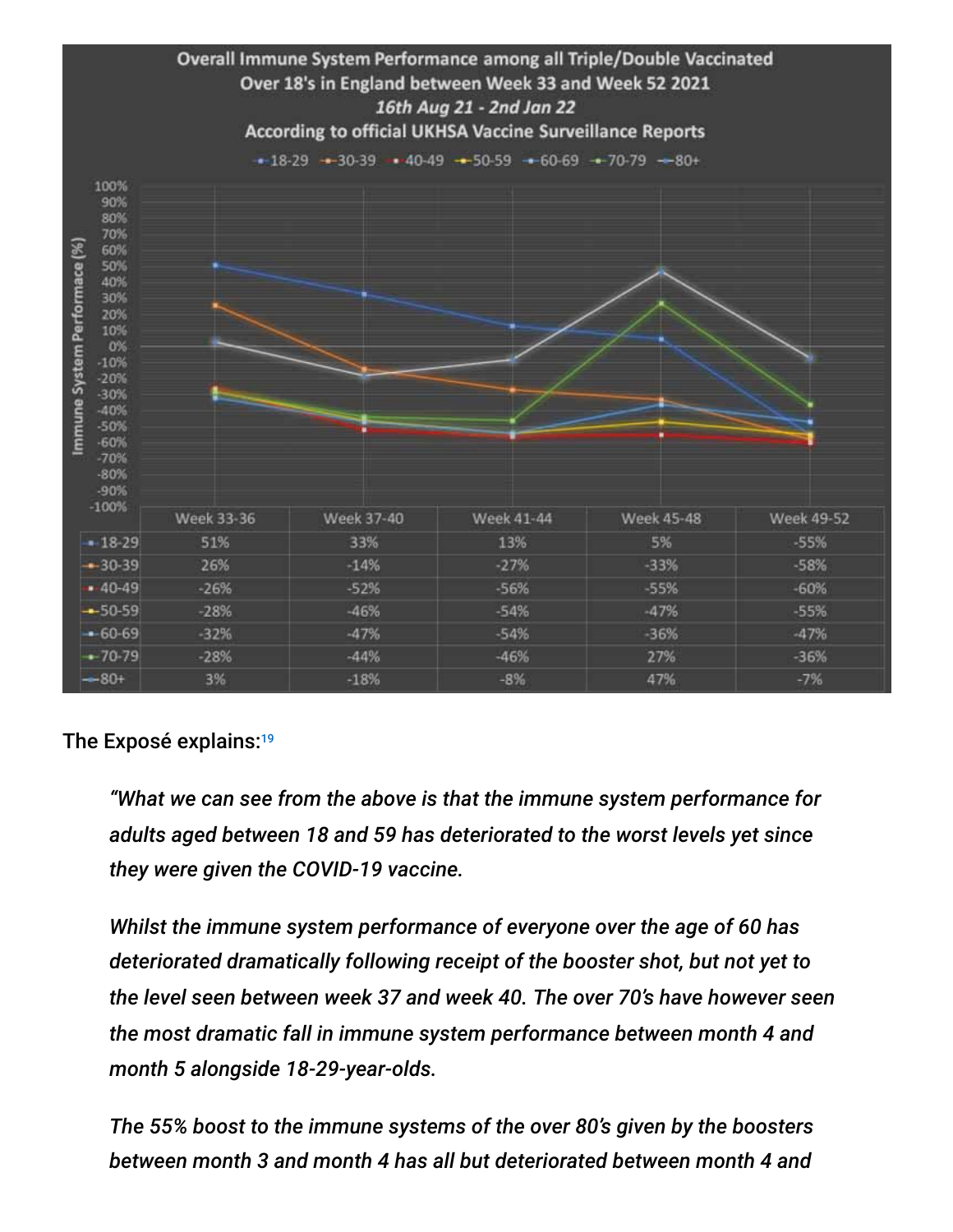*month 5. Their immune system is performing 1% better than it was in month 3 but still 54% worse than their unvaccinated counterparts.*

*The 73% boost to the immune systems of the 70-79-year-olds given by the boosters between month 3 and month 4 has also all but deteriorated between month 4 and month 5. Their immune system is performing 10% better than it was in month 3 but still 63% worse than their unvaccinated counterparts.*

*The minor boost however, given to the immune systems of everyone between the age of 30 and 59 by the boosters between month 3 and 4 has been completely decimated by the following month, whilst 18-29-year-olds have seen a 60% decline in their immune system performance between months 4 and 5."*

### Are Double- and Triple-Jabbed People at Risk for VAIDS?

By now you may be wondering whether this negative effectiveness could be indicative of something far worse than just being more prone to Omicron infection. The Exposé 20 believes the double- and triple-jabbed may actually have vaccine-acquired immunodeficiency syndrome or VAIDS, similar to AIDS.

While I think it's still too early to come to a definitive conclusion, former Pfizer vice president Michael Yeadon has made a similar statement.<sup>21</sup> In a December 6, 2021, article on americasfrontlinedoctors.org, Yeadon is quoted saying: 22

*"If immune erosion occurs after two doses and just a few months, how can we exclude the possibility that effects of an untested 'booster' will not erode more rapidly and to a greater extent?"*

The article goes on to cite a Lancet preprint $^{23}$  that compared outcomes among "vaccinated" and unvaccinated Swedes over the course of nine months. As in other studies, they found that protection against symptomatic COVID rapidly declined, and by six months' post-jab, "some of the more vulnerable vaccinated groups were at greater risk than their unvaccinated peers."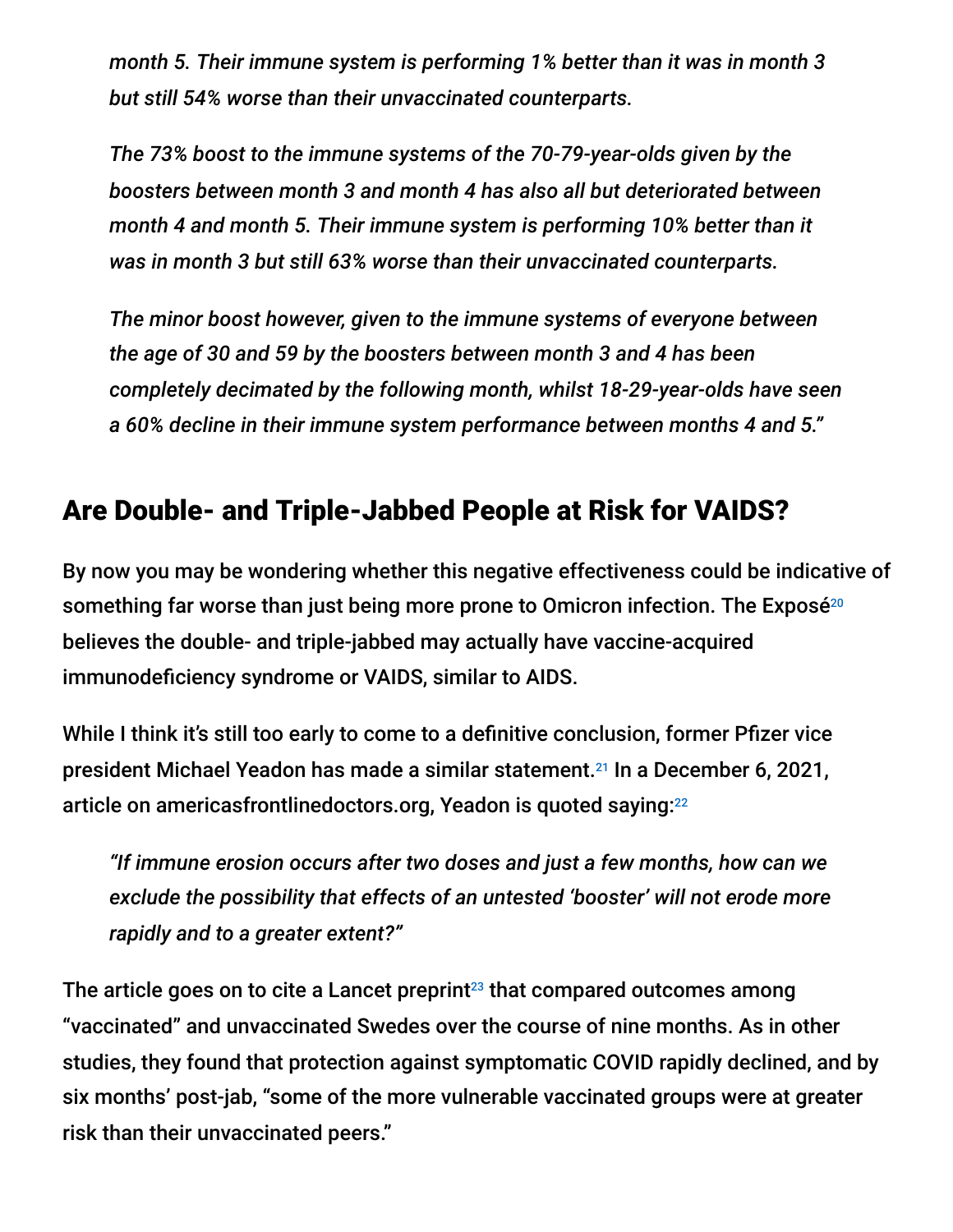*"Doctors are calling this phenomena in the repeatedly vaccinated 'immune erosion' or 'acquired immune deficiency,' accounting for elevated incidence of myocarditis and other post-vaccine illnesses that either affect them more rapidly, resulting in death, or more slowly, resulting in chronic illness,"* the Frontline Doctors explain. 24

The article also cites an August 2021 report from Scotland, $^{25}$  which found those who had received the jab were 3.3 times more likely to die from COVID infection than the unvaccinated  $-$  a finding that certainly blows a huge hole in the claim that the jab prevents serious illness and death even if you do get symptomatic infection.

### ICU Admissions Spike Among Vaxxed Immunocompromised Brits

The Daily Mail at the end of November 2021 also reported that weekly ICU admissions of "most vulnerable patients" had risen by 50% in the two preceding months, and that 1 in 28 ICU patients had conditions affecting their immune system. Blood cancer patients and organ transplant patients made up a bulk of this group. 26

While the Daily Mail blamed the unusually high rate of admissions of immunocompromised patients on the government's failure to roll out booster shots fast enough to counteract waning immunity, this is incredibly short-sighted. As noted by America's Frontline Doctors, the shots are creating "vaccine addicts," in the sense that their immune system won't be able to ward off COVID without them. However, it's still a losing venture, as each shot only worsens the immune erosion.

In the final analysis, it looks as though many may indeed end up being just one shot away from VAIDS as they continue to chase protection from an ever-mutating coronavirus.

The Daily Mail article tells the story of a transplant patient who was desperate to get his booster, knowing he was at high risk for COVID complications. It took three weeks, but he finally got his third shot. The very next day  $-$  THE NEXT DAY  $-$  he developed "a